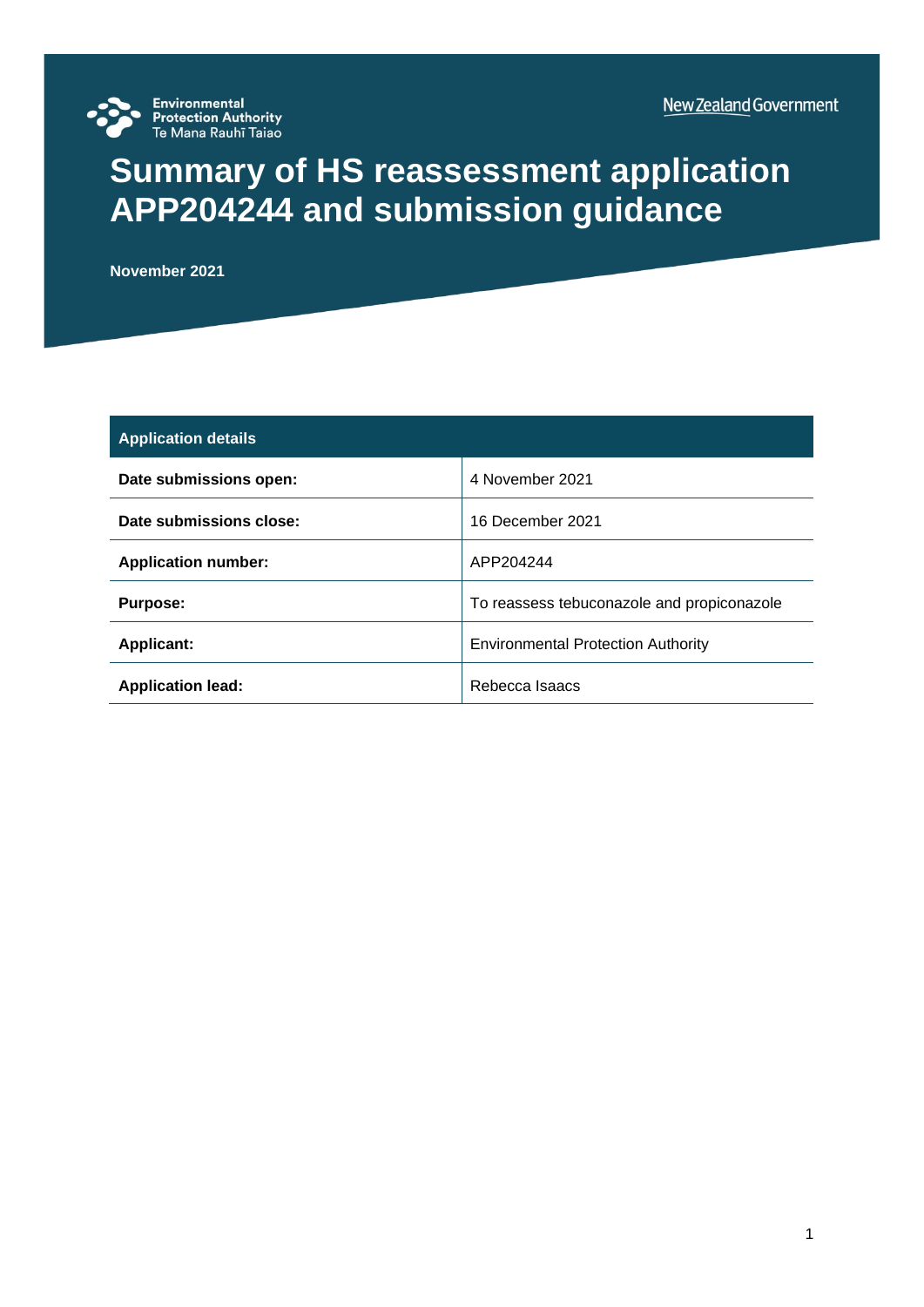# **Purpose of this document**

On 3 November 2021, the Environmental Protection Authority (EPA) formally received an application for the reassessment of tebuconazole and propiconazole. This reassessment application is being publicly notified to enable the public to comment and to put all relevant information before the Decision-making Committee.

The purpose of this document is to summarise the application and to provide guidance on the submission process. It includes two parts:

# **Application summary**

**This part summarises the information provided in the application only. The changes to the hazard classifications and controls proposed by the EPA in the application may be revised later using information from any submissions.**

# **Submission process**

This part provides guidance on the submission process. The EPA encourages all submissions. The submission period for this application starts on **4 November 2021** and ends on **16 December 2021** at **5.00 pm**.

In a submission you can provide information, make comments, raise issues or indicate support. In this way, you contribute to the EPA decision-making process on specific applications.

The specific changes proposed for each of the approved substances is provided in the application form.

Further information on making a submission is available from the EPA website using the link below:

[How to make a submission | EPA](https://www.epa.govt.nz/public-consultations/how-to-make-a-submission/)

# **If you have any questions:**

You can contact the EPA with any questions on the application and/or submission process. The Application lead, Rebecca Isaacs, can be contacted by e-mail [\(Reassessments@epa.govt.nz\)](mailto:Reassessments@epa.govt.nz) or by phone (+64 4 474 5584).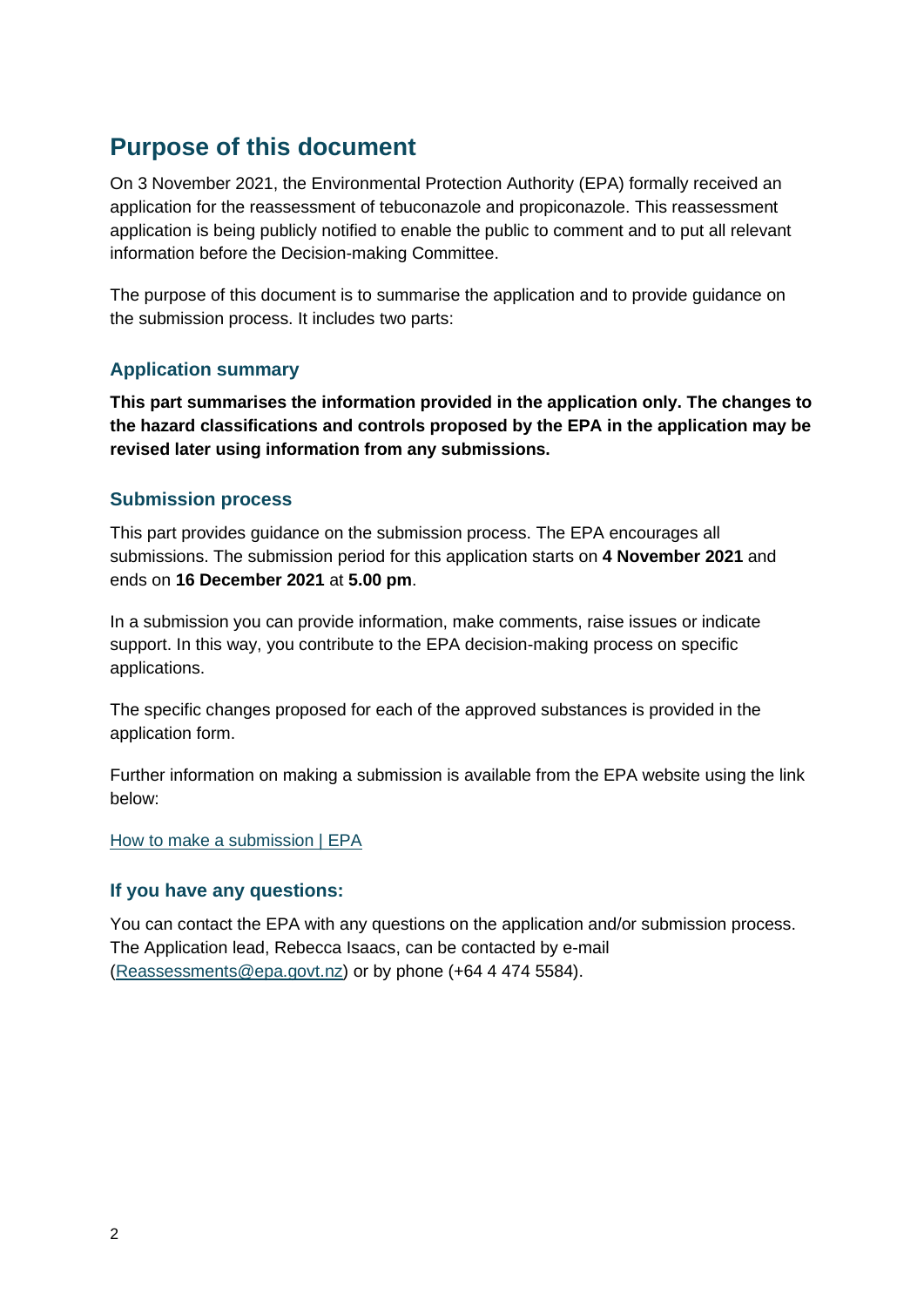# **Application summary**

This is an application to reassess tebuconazole and propiconazole and their formulations. For these substances, information identified by other international regulators, or the EPA indicated that changes were required to some or all of the following aspects of the approvals:

- the hazard classification(s) applied to the substance
- the controls applied to the substance

Grounds to reassess tebuconazole and propiconazole were established on 29 April 2021 (application reference APP204030). Grounds were established based on availability of new information on the classifications of tebuconazole and propiconazole. The new information for tebuconazole was obtained from previous assessments made by the EPA, resulting in a review of human health risks. New information for propiconazole was identified in the non-renewal decision made by the European Union (EU), suggesting a review of the associated human health and environmental risks.

The reassessment application proposes revised hazard classifications for the individual components, and approved substances containing them. Any changes to controls which arise from a revised classification are also detailed in the application form. This application is being processed as a modified reassessment under section 63A of the HSNO Act 1996 ("the Act").

The reassessment application and appendices are available on the EPA website using the link below:

#### [HSNO application register | EPA](https://www.epa.govt.nz/database-search/hsno-application-register/view/APP204244)

The EPA is interested in receiving any further information relevant to our technical assessment of the hazard classifications of these substances and on any potential effects of the proposed classification or controls changes. In your submission, please identify the substances you are commenting on, and provide a copy of any studies or reports referenced in your submission as separate attachments.

If you have any other comments on the reassessment, please include these in your submission.

# **Making a submission**

# **What is a submission?**

We encourage anyone to make a submission, regardless of how much detail you can put into it. In your submission, you can also request to speak at a hearing if you would like to strengthen your views in person before the Decision-making Committee. Further information on making a submission is available from the EPA website using the link below:

[How to make a submission | EPA](https://www.epa.govt.nz/public-consultations/how-to-make-a-submission/)